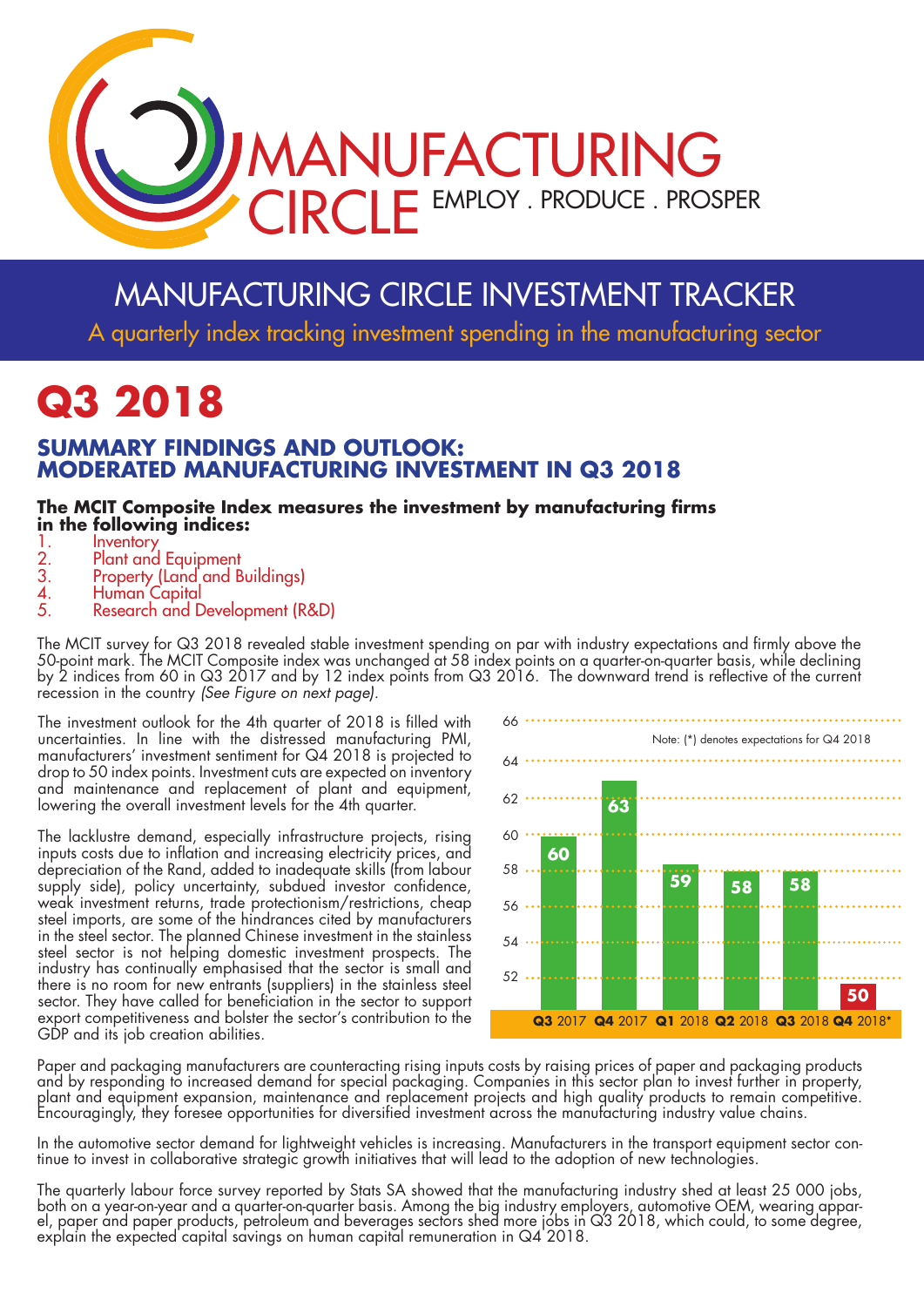# **Sub-Index**

# **1. Inventory**



Investment on inventory at 61 index points was above both expectations for Q3 2018 and actual performance Q2 2018. In particular, metals, wood, packaging & paper, chemicals and transport equipment sectors contributed to the increase in capital expenditure on inventory in the quarter. The view of manufacturers for Q4 2018 is that weaker domestic demand and export performance will contribute to a very depressed investment outlook of 19 index points.

*Note:* (\*) denotes expectations for Q3 2018 (**....**) denotes the 50 - point mark



# **2. Plant and Equipment**

# **The sub-index, Plant and Equipment, is divided into two categories:**

- 1. Expenditure on acquiring new plant and equipment<br>2. Expenditure on maintaining and replacing existing
- Expenditure on maintaining and replacing existing equipment

Investment on acquiring/expansion of plant and equipment at 53 index points fell sharply compared to both Q2 2018 (67) and Q3 2017 (72). Manufacturers plan to invest more in Q4 2018, indicating the index should rise to 61.

Investment on maintenance and replacement of plant and equipment accelerated by 14 to 68 index points in Q3 2018, but by only 1 compared to Q3 2017. Q4 2018 is forecast to drop to 55.

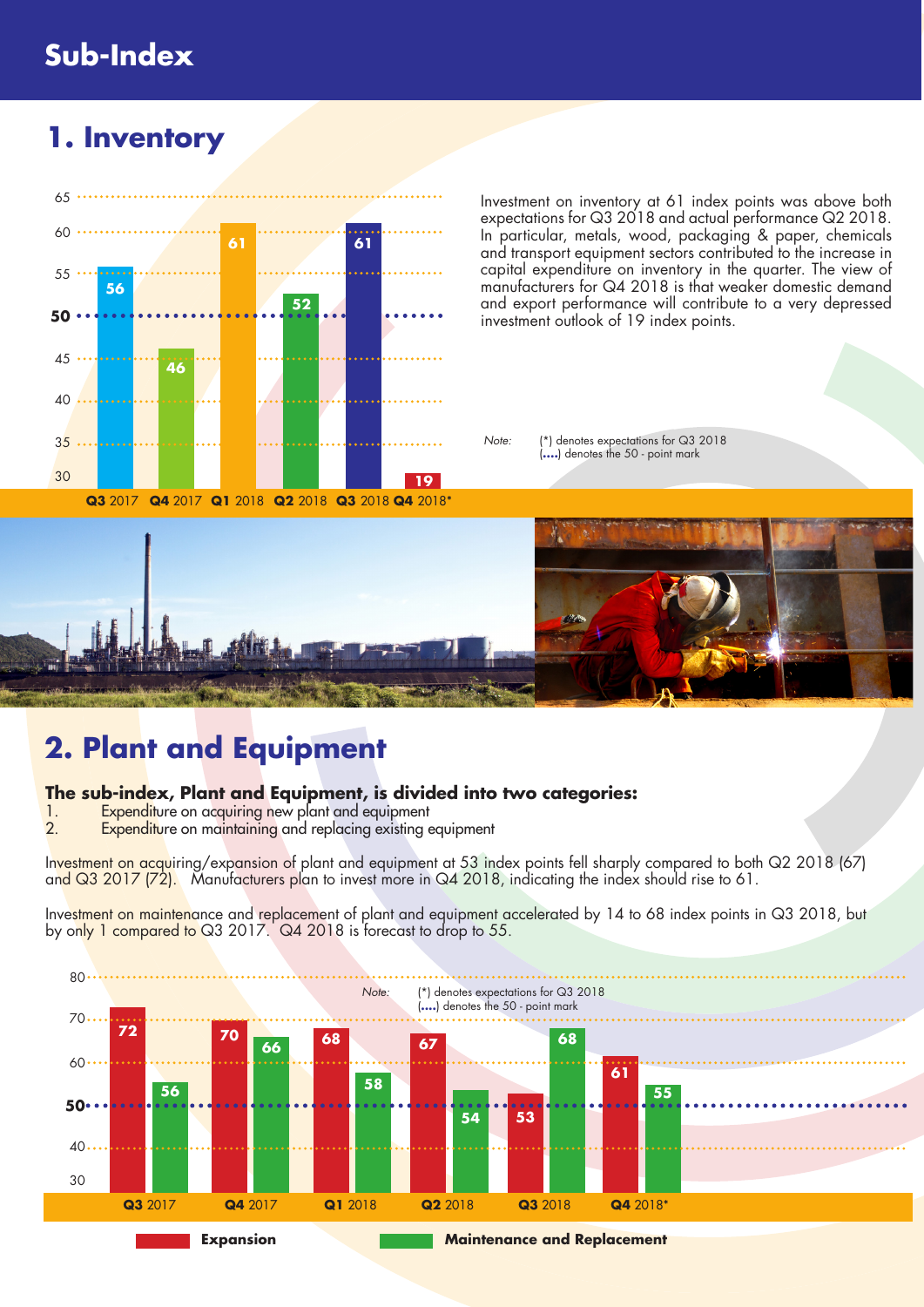# **3. Property (Land and Buildings)**

### **Property (Land and Buildings) is divided into two categories:**

- 1. Expenditure on expanding existing property or the purchasing of new buildings
- Expenditure on maintaining existing property

The year-on-year expansion of property was unchanged at 50 index points in Q3 2018 and improved quarter-on-quarter by 2 indices compared with 48 index points in Q2 2018. Manufacturers expect investment expenditure in this area to improve in Q4 2018 to 55 index points.

Investment expenditure on maintenance and replacement of land and buildings slowed down by 5 indices year-on-year and 7 indices quarter-on-quarter. Manufacturers do not anticipate further spending on property maintenance in Q4 2018.



## **4. Research and Development**

Capital expenditure on R&D at 63 points strengthened by 5 indices versus Q2 2018, and improved by 7 indices, year-on-year. Manufacturers are not planning further investment spending on R&D in Q4 2018.